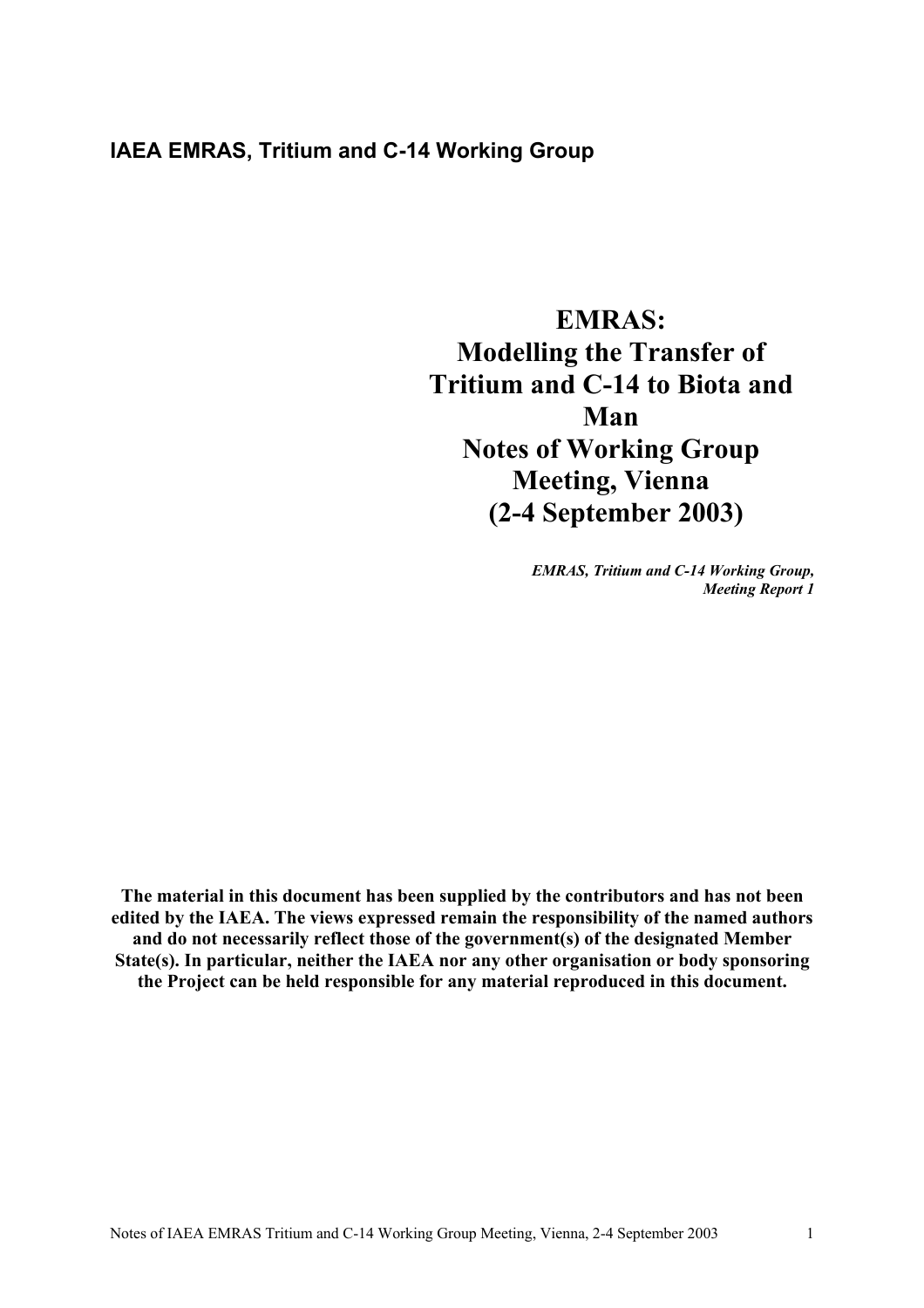# **Notes of the IAEA EMRAS Tritium and C-14 Working Group Meeting, Vienna (2-4 September 2003)**

#### **HISTORY:**

**The EMRAS Tritium and C-14 Working Group meeting was held in Vienna, Austria. The meeting was hosted by the IAEA.** 

**These Meeting Notes have been prepared by: A. Venter (Technical Secretariat), P Davis (Working Group Leader) and M Balonov (Scientific Secretariat). In addition, the following people who attended the meeting contributed to the discussions and decisions documented in these Meeting Notes:**

| <b>Name</b>   | Organisation                          | Country           |
|---------------|---------------------------------------|-------------------|
| H Amano       | JAERI                                 | Japan             |
| G Arapis      | Agricultural University of Athens     | Greece            |
| C Barbeau     | Laval University                      | Canada            |
| F Baumgartner | Munich Technical University           | Germany           |
| Y Choi        | <b>KAERI</b>                          | Republic of Korea |
| S Conney      | Food Standards Agency                 | UK.               |
| D Galeriu     | <b>IFIN-HH</b>                        | Romania           |
| P Guetat      | <b>CEA</b>                            | France            |
| Y Inoue       | <b>NIRS</b>                           | Japan             |
| K Ioannides   | University of Ioannina                | Greece            |
| G Kovalenko   | <b>USRIEP</b>                         | Ukraine           |
| I Kryshev     | Institute of Experimental Meteorology | Russia            |
| H Lee         | <b>KAERI</b>                          | Republic of Korea |
| P Marks       | Amersham plc                          | UK.               |
| K Miyamoto    | <b>NIRS</b>                           | Japan             |
| T Nedveckaite | Institute of Physics                  | Lithuania         |
| R Peterson    | <b>LLNL</b>                           | <b>USA</b>        |
| W Raskob      | FzK                                   | Germany           |
| M Saito       | Safety Reassurance Academy            | Japan             |
| F Siclet      | EDF                                   | France            |

Financial support of the Technical Secretariat by Amersham Plc is gratefully acknowledged.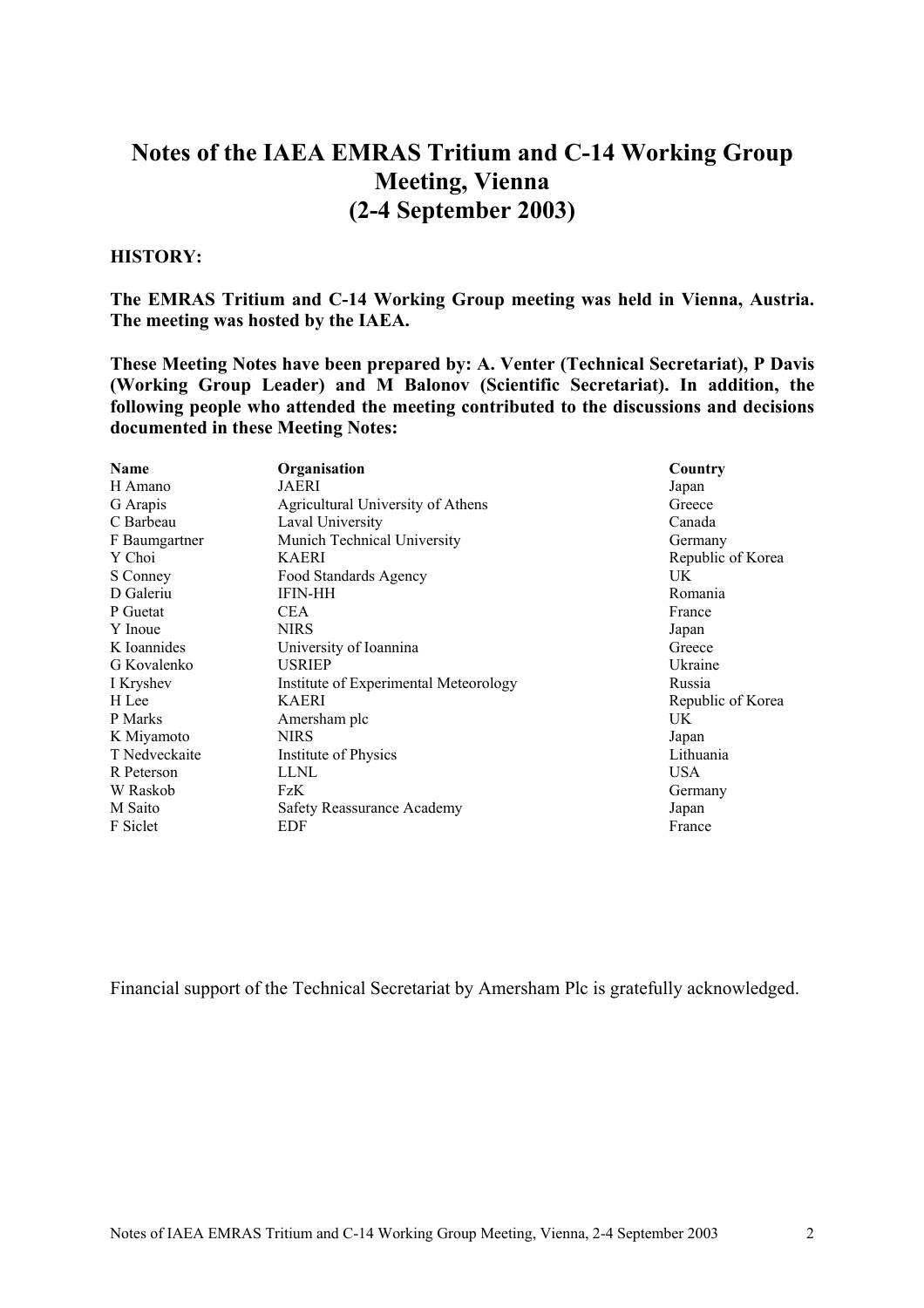# **1. INTRODUCTION**

The first meeting of the EMRAS Tritium and C-14 Working Group was hosted by the IAEA in Vienna, Austria, from 2-4 September 2003, as part of the first EMRAS Plenary Meeting. The objectives of the meeting were the following:

- Presentation of data sets
- Discussion of data sets and decision as to which to develop into scenarios
- Development of the first scenario
- Discussion of the need to develop hypothetical scenarios and how this might be done
- Discussion of the need to develop additional data sets
- Discussion of other approaches the WG might take (invited speakers, preparation of review documents, etc)
- Actions and future activities

Participants were welcomed to the meeting by Mikhail Balonov, the IAEA Scientific Officer for this Working Group. Participants introduced themselves and briefly described their background and interest in the working group. Phil Davis, the Working Group Leader, gave the background as to why a Tritium WG was established as part of the EMRAS programme. The Working Group will initially focus on improving models of OBT formation and translocation in plants, animals and fish.

This focus is appropriate because:

- OBT contributes significantly to human dose in all tritium exposures, particularly in the case of short-term releases
- OBT plays a significant role in dose to non-human biota, an area of strong current research interest
- an understanding of the behaviour of OBT in tree rings can help in the reconstruction of past tritium releases at a given site
- unexpectedly high OBT concentrations that have recently been observed in fish must be understood
- the uncertainties in predicting OBT concentrations are large
- data sets involving OBT formation are available
- the issue of OBT meshes well with the interests and capabilities of participants in the WG.

The WG will necessarily have to consider HTO as well, since an understanding of environmental HTO is needed before OBT can be modelled. C-14 will also be on the agenda since the dynamics of carbon and OBT are very similar.

Where possible, the WG will carry out its work by comparing model predictions with experimental data. It is expected that most of the calculations will be undertaken with existing models, although new models may also be developed by some participants. Where data are not available, model intercomparison exercises may be undertaken or suitable data may be generated. The most obvious data gap is in OBT dynamics in large animals and fish, and steps have been taken to have data produced in this area. Reviews of previous work on C-14 model testing and on identifying the key processes and pathways that must be considered in estimating tritium doses will also be undertaken.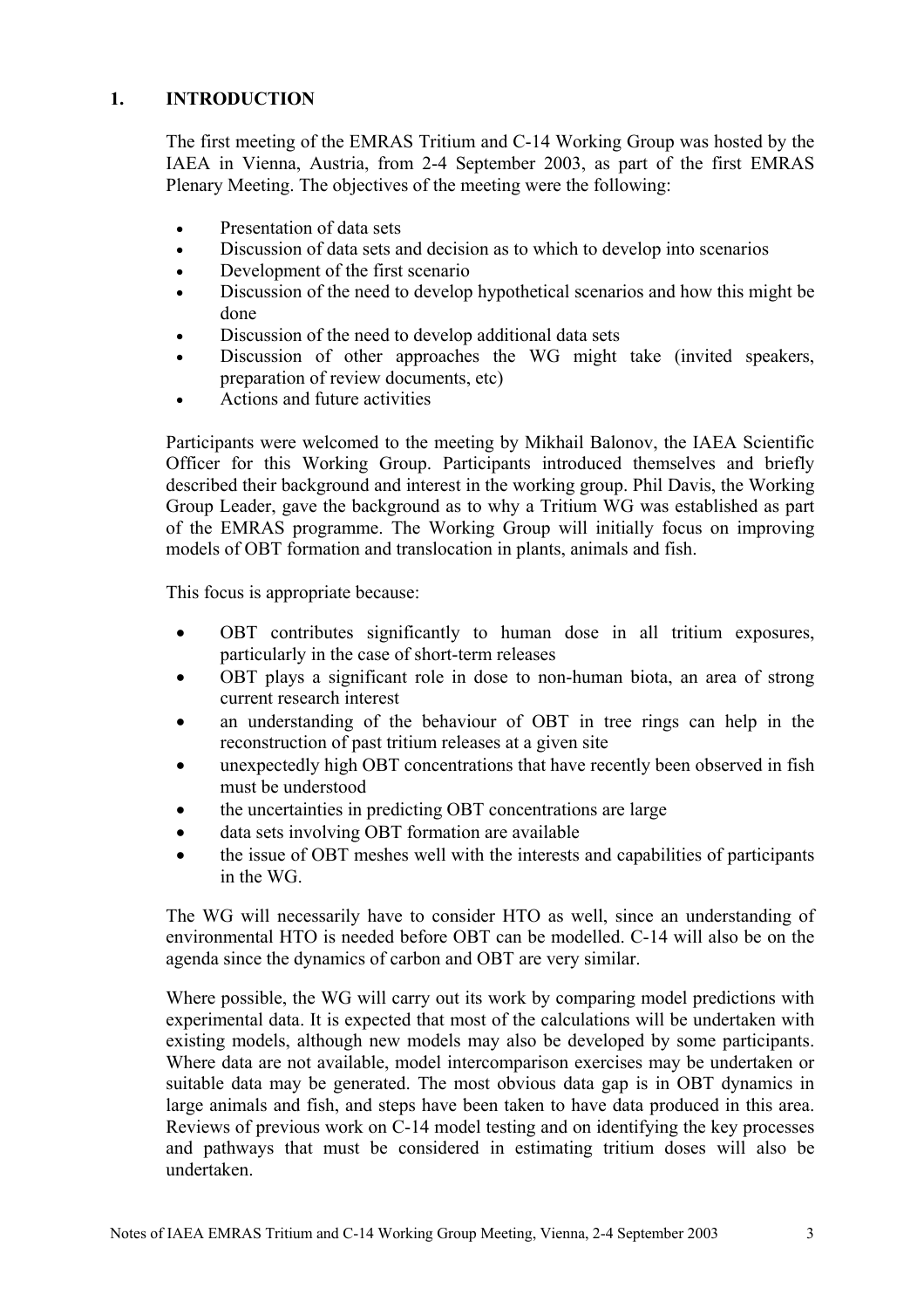# **2. PRESENTATION OF DATA SETS**

A questionnaire sent out to participants before the meeting identified 11 data sets that could be used for OBT model testing. All of the data sets were presented and discussed at the meeting. These are summarised in Table 1.

| <b>Person/Institute</b>                                | <b>Source/Starting point</b>                                                                                            | <b>HTO</b> endpoint                                                             |                                          | <b>OBT</b> endpoint                                   | <b>Modellers</b>         |  |  |
|--------------------------------------------------------|-------------------------------------------------------------------------------------------------------------------------|---------------------------------------------------------------------------------|------------------------------------------|-------------------------------------------------------|--------------------------|--|--|
|                                                        |                                                                                                                         | <b>Aqueous</b>                                                                  |                                          |                                                       |                          |  |  |
| Phil Davis<br><b>AECL</b><br>$1 \, yr$                 | Chronic; measured<br>concentration in lake water                                                                        | aquatic plants;<br>fish; clams;<br>sediments                                    | fish; clams;<br>sediments                | Aquatic plants;                                       | 5                        |  |  |
| Francoise Siclet<br><b>EDF</b><br>1.5 y                | Chronic, calculated<br>concentration in river water<br>and measured concentration<br>in marine water                    | Fish, molluscs,<br>crustaceans,<br>seaweed,<br>sediment, irrigated<br>crops     | molluses,<br>crops                       | Fish, seaweed,<br>crustaceans,<br>sediment, irrigated | River 3-4                |  |  |
| Gerassimos Arapis<br>Agricultural<br>University Athens | Measurements in water                                                                                                   | Algae, mussel<br>tissue, protein<br>molecules                                   | molecules                                | Algae, mussel<br>tissue, protein                      |                          |  |  |
| Paul Marks<br>Amersham                                 | Acute; various OBT in water                                                                                             | Water, mussels<br>plankton                                                      | plankton                                 | Water mussels                                         |                          |  |  |
|                                                        |                                                                                                                         | Atmospheric                                                                     |                                          |                                                       |                          |  |  |
| Irv Benovich;<br><b>OPG</b><br>$1.5 \text{ yr}$        | Continuous; measured HTO<br>concentration in air                                                                        | Plants, animals;<br>soil water and<br>drinking water<br>(single<br>measurement) | (two<br>time)                            | Plants and animals<br>measurements in                 | 9                        |  |  |
| Hansoo Lee;<br><b>KAERI</b><br>l yr                    | Six acute exposures;<br>measured concentration in<br>green house                                                        | Soy bean (leaves,<br>stem, shell, seeds)                                        |                                          | Soy bean (leaves,<br>stem, shell, seeds)              | 5                        |  |  |
| Y.H. Choi<br><b>KAERI</b>                              | Nine acute exposures<br>daytime, two acute<br>exposures night-time,<br>measured concentration in<br>green house         | Rice plant                                                                      | <b>Rice Plant</b>                        |                                                       | 5                        |  |  |
| Kiriko Miyamoto<br><b>NIRS</b><br>1.5                  | Chronic, multiple sources                                                                                               | Pine needles,<br>atmospheric HTO,<br>precipitation.                             | Pine needles, tree<br>rings.             |                                                       | 5                        |  |  |
| Wolfgang<br>Raskob/Alexei<br>Golubev. VNIIEF           | HTO vapour in climate<br>chambers                                                                                       | potatoes, carrots,<br>cereals, tomatoes.                                        | potatoes, carrots,<br>cereals, tomatoes. |                                                       | Data in 12-<br>18 months |  |  |
| Philippe Guetat<br>CEA 3 yrs                           | Hypothetical acute release<br>(accident)                                                                                | Dose by pathways                                                                | Dose by pathways                         |                                                       | 6                        |  |  |
| <b>Others</b>                                          |                                                                                                                         |                                                                                 |                                          |                                                       |                          |  |  |
| Franz Baumgaertner                                     | Source term HTO.                                                                                                        | primary hydration sheath<br>carbohydrate, protein,<br><b>DNA</b>                |                                          |                                                       |                          |  |  |
| Dr Kovalenko                                           | Exchange of tritium and hydrogen in clay minerals, may have implications for<br>modelling of tritium in other materials |                                                                                 |                                          |                                                       |                          |  |  |

**Table 1: Data presented at Plenary Meeting Sept 2003**

Data sets on OBT dynamics in large animals and fish may become available through the Greek and Canadian participants in the WG respectively. Data sets for testing C-14 models will be solicited through a questionnaire to be sent out to participants shortly.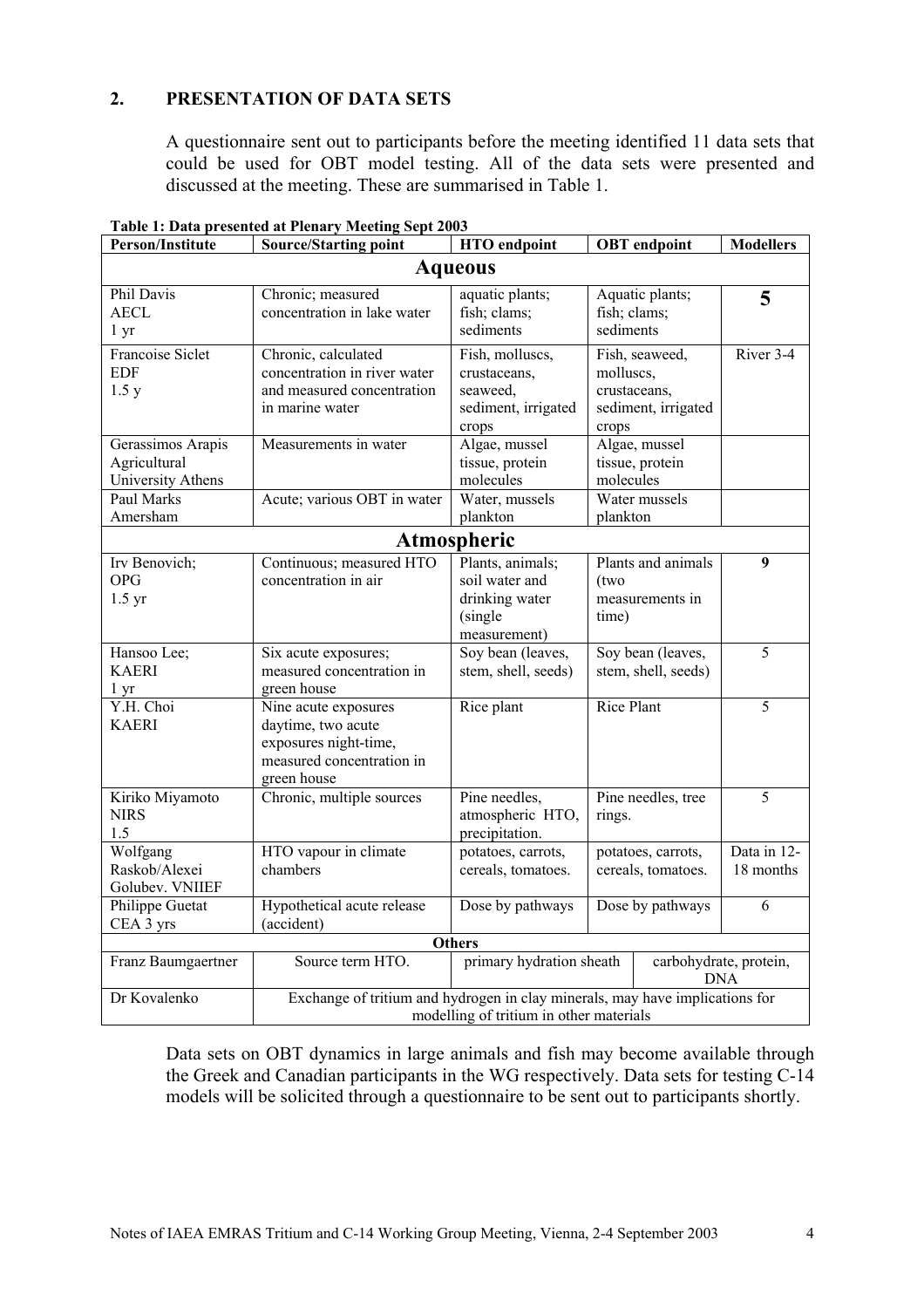# **3. DEVELOPMENT OF SCENARIOS**

Four scenarios were identified from the data in Table 1 that will be suitable as a starting point for model intercomparison and testing. Two of these address continuous releases of HTO to air and water. Acute releases, which are more difficult to address, will be approached through one model-data scenario for a specific process and one comprehensive hypothetical scenario. Brief descriptions of the four scenarios follow:

- a scenario based on data collected in Perch Lake at CRL. Starting point will be HTO concentrations in water and end points will be OBT concentrations in aquatic plants, sediments, clams and fish.
- a scenario based on data collected in a greenhouse, where soybeans were exposed to elevated HTO concentrations in air for 1 hour. The end points of the calculations will be OBT concentrations in various parts of the plants as a function of time.
- a scenario based on data collected near Pickering Nuclear Generating Station in Ontario. The starting point will be HTO concentrations in air and end points will be OBT concentrations in plants and animal products (beef, chickens, eggs).
- a hypothetical scenario involving the calculation of doses following short-term releases of HT and HTO to the atmosphere. This will not be a model intercomparison exercise per se, but an application of modelling tools to provide practical advice to decision makers within the first 24 hrs. OBT would not be modelled since the impact of OBT is longer term and can be determined by measurement. The contribution of HT vs HTO will be compared. The end points of the calculations will be total dose by exposure pathway.

The other data sets listed in Table 1 are available for developing into scenarios in the future.

#### **4. DISCUSSION ON C-14**

A scenario on a short term release of C-14 to a small lake (tracer study) was included in BIOMOVSII.

There is still considerable interest in C-14, mostly because of release from nuclear power plants, though the reprocessing plant in Japan that will become operative in the near future will also release C-14. Seven to eight participants expressed an interest in modelling C-14.

A questionnaire will be distributed to determine the status of C-14 data that could be used for modelling. A draft C-14 scenario will be discussed at the next meeting.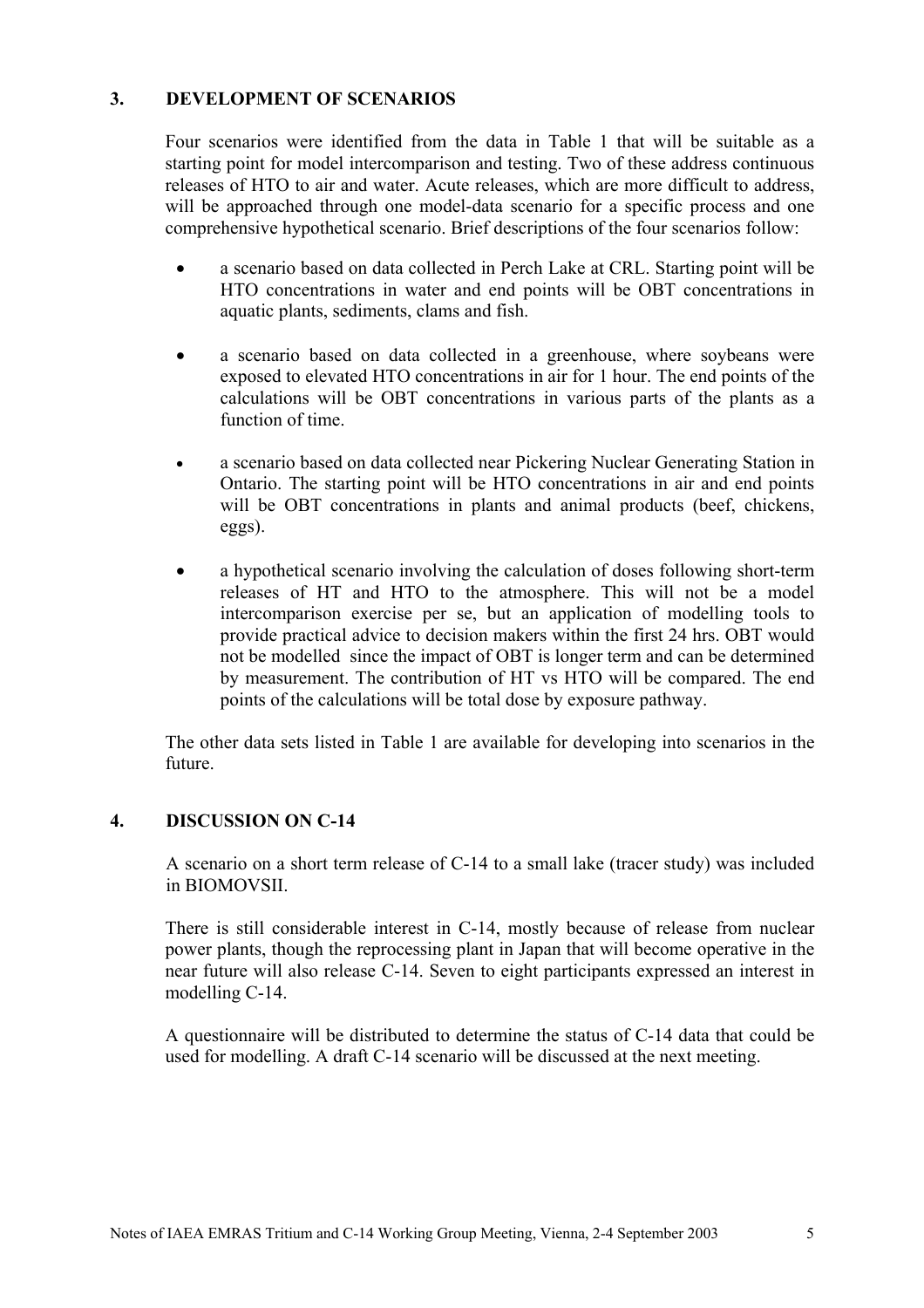# **5. OTHER APPROACHES THE WG MIGHT TAKE (INVITED SPEAKERS, PREPARATION OF REVIEW DOCUMENTS, ETC)**

Review of Amersham source compounds: Amersham plc discharge literally thousands of different chemical compounds that contain OBT. They have classified these compounds into twelve groups and would like a review to assess which of these would have the greatest impact in terms of dose to humans. They also asked if the WG could provide a definition of OBT, and a method to analyse OBT in liquid form.

General discussion: The release/bioavailability of tritiated compounds in sediments is of importance.

There was also discussion on generation of a conceptual model that would set out the processes that need to be considered and rank in order of importance with the aid of an interaction matrix. The consensus was that, although this has been done previously for tritium, it is probably worthwhile revisiting and could be undertaken as part of the hypothetical scenario.

| <b>ITEM</b>              | <b>ACTION</b>             | <b>PERSON</b>        | <b>DATE</b>   |
|--------------------------|---------------------------|----------------------|---------------|
| Perch Lake Scenario      | Issue draft scenario      | P Davis              | 7 Nov 2003    |
|                          | Comments on scenario      | Modellers            | 15 Dec 2003   |
|                          | Issue final scenario      | P Davis              | 12 Jan 2004   |
|                          | Submit results            | Modellers            | 1 March 2004  |
| Soy bean scenario        | Issue draft scenario      | H Lee                | 7 Nov 2003    |
|                          | Comments on scenario      | Modellers            | 15 Dec 2003   |
|                          | Issue final scenario      | H Lee                | 12 Jan 2004   |
|                          | Submit results            | Modellers            | 1 March 2004  |
| Hypothetical scenario    | Review of information     | P Guetat, W Raskob,  | 19 April 2004 |
|                          |                           | D Galeriu            |               |
|                          | Issue draft scenario      | P Guetat             | 19 April 2004 |
| C-14 literature/data     | Distribute questionnaire  | P Davis              | 1 Feb 2004    |
|                          | Return questionnaire      | Participants         | 1 April 2004  |
|                          | Review published data     | D Galeriu; A Venter  | 19 April 2004 |
| Pickering scenario       | Issue draft scenario      | I Benovich / P Davis | 19 April 2004 |
| New data on OBT dynamics | Investigate possibilities | M Balonov            | 19 April 2004 |
|                          | of large animal data      |                      |               |
|                          | through ISTC              |                      |               |
|                          | Investigate possibilities | K Ioannides / $G$    | 19 April 2004 |
|                          | of animal data from       | Arapis               |               |
|                          | Greek laboratories        |                      |               |
|                          | Investigate possibilities | P Davis              | 19 April 2004 |
|                          | of aquatic data from      |                      |               |
|                          | Perch Lake                |                      |               |

# **6. FUTURE WORK PROGRAMME**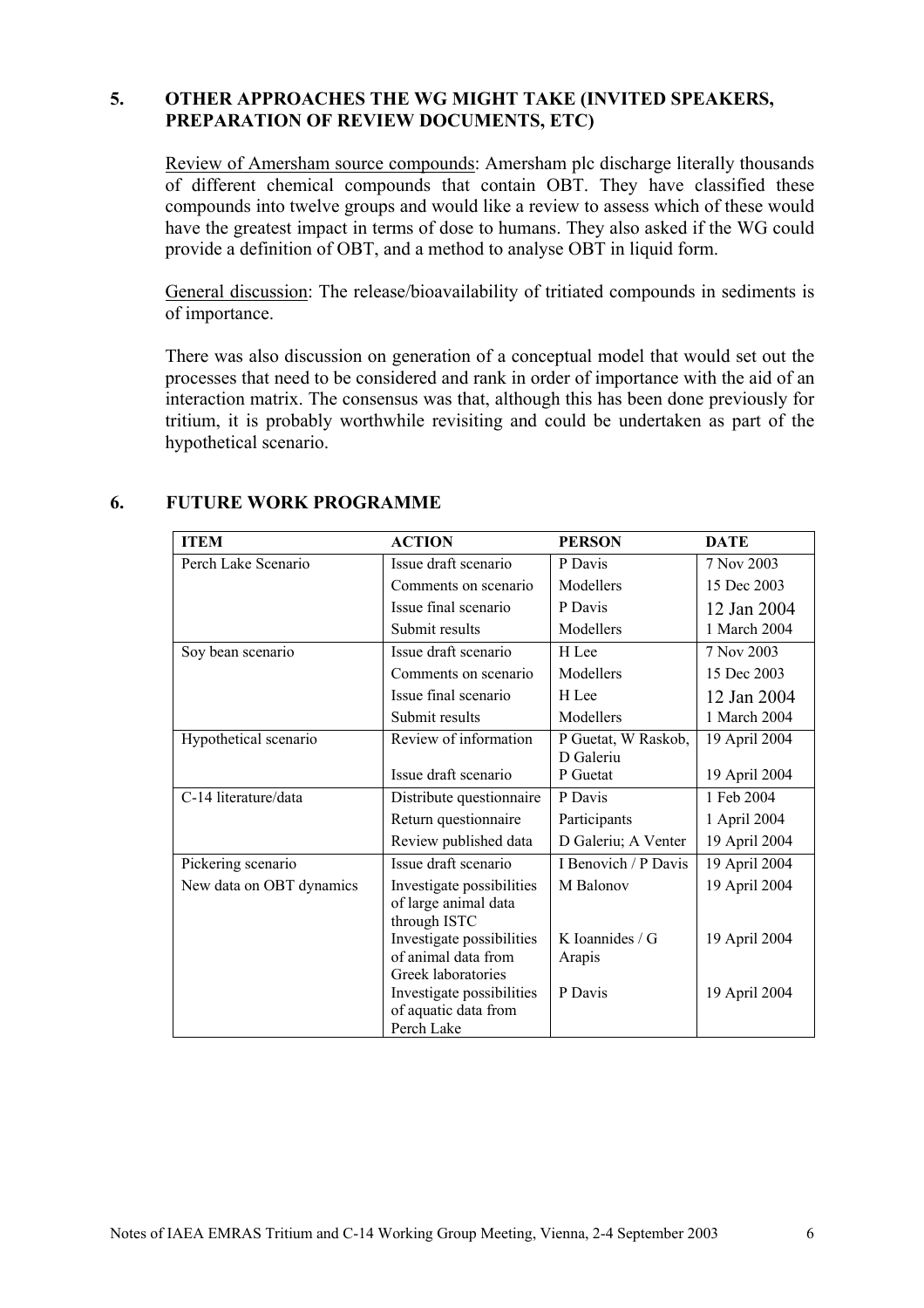#### **7. NEXT MEETING**

The next meeting will be hosted by Lawrence Livermore National Laboratories (LLNL; USA) and will take place from 19 to 21 April 2004.

#### **8. FURTHER INFORMATION**

Information on the activities within EMRAS generally and on the Tritium and C-14 WG in particular (including the scenarios being used for model testing), can be obtained from the following people, respectively:

Mr. M. Balonov (Scientific Secretariat) Unit Head, Radioactive Discharges Unit Waste Safety Section Division of Radiation, Transport and Waste Safety Department of Nuclear Safety and Security International Atomic Energy Agency Wagramer Strasse 5 P.O. Box 100 A-1400 Vienna AUSTRIA Telephone: +43) (1) 2600-22854 Fax: +43 (1) 2600-26007 E-mail: M.Balonov@iaea.org

Mr. P. Davis (Working Group Leader) Senior Scientist Environmental Technologies Branch, Station 51A Atomic Energy of Canada Limited (AECL) Chalk River Laboratories K0J 1J0 Chalk River, Ontario CANADA Tel: +1 (613) 584-3311 x3294 Fax: +1 (613) 584-1221 Email: davisp@aecl.ca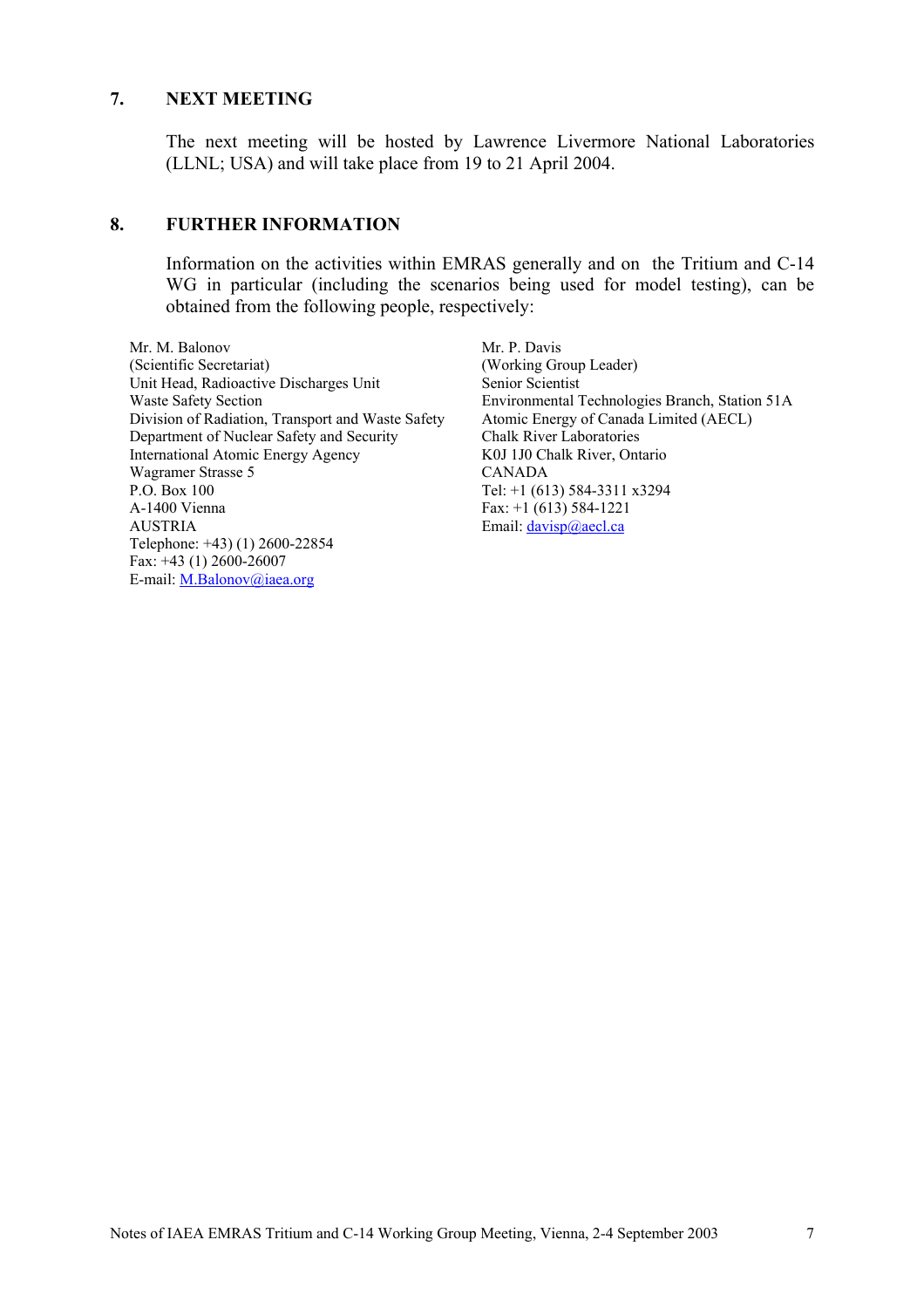#### *ANNEX A: LIST OF PARTICIPANTS AT EMRAS TRITIUM AND C-14 WORKING GROUP MEETING, VIENNA, 2-4 SEPTEMBER 2003*

Mr. H. Amano Department of Environmental Sciences Japan Atomic Energy Research Institute (JAERI) 2-4 Shirakata Shirane Tokai-mura, Naka-gun 319-1195 Ibaraki-ken JAPAN Tel: +81 (29) 282-5246 Fax: +81 (29) 282-6757 Email: amano@popsvr.tokai.jaeri.go.jp

Mr. C. Barbeau Professeur, Laboratoire de radioévologie Département de chimie, Faculté des sciences et de génie Université Laval G1K 7P4 Québec CANADA Tel: +1 (418) 656-3537 Fax: +1 (418) 656-7916 Email: Claude.Barbeau@chm.ulaval.ca

Mr. Y. Choi Nuclear Environment Research Team Korea Atomic Energy Research Institute (KAERI) P.O. Box 105 150 Dukjin-dong, Yusong 305-600 Taejon REPUBLIC OF KOREA Tel: +82 (42) 868-2392 Fax: +82 (42) 861-1761 Email: yhchoi1@kaeri.re.kr

Mr. P. Davis Senior Scientist Environmental Research Branch, Station 51A Atomic Energy of Canada Limited (AECL) Chalk River Laboratories K0J 1J0 Chalk River, Ontario CANADA Tel: +1 (613) 584-3311 x3294 Fax: +1 (613) 584-1221 Email: davisp@aecl.ca

Mr. P. Guetat Deputy Head of Radioanalyze Clinic Environment CEA/DAM/DASE/RCE Commissariat à l'Energie Atomique (CEA) Centre de Bruyères le Chatel B.P. 12 F-91680 Bruyeres le Chatel FRANCE Tel: +33 (1) 6926-4543 (Secretary) Fax: +33 (1) 6926-7065 Email: philippe.guetat@cea.fr

Mr G Arapis Agricultural University of Athens Iera Odos 75 Botanikos 11855 Athens **GREECE** Tel: +302 10 529 4465  $Fax + 302105294462$ Email: mani@auadec.aua.gr

Mr. F. Baumgärtner Director Emeritus, Institute für Radiochemie Technische Universität München Grosostrasse 10d D-82166 Gräfelfing GERMANY Tel: +49 (89) 851-347 Fax: +49 (89) 854-4487 Email: bgt@rad.chemie.tu-muenchen.de

Mr. S. Conney Head, Assessments, Radiation Standards & Nuclear Sites Radiological Protection & Research Management Division Food Standards Agency (FSA) Aviation House, 125 Kingsway WC2B 6NH London UNITED KINGDOM Tel: +44 (20) 7276-8782 Fax: +44 (20) 7276-8779 Email: stuart.conney@foodstandards.gsi.gov.uk

Mr. D. Galeriu Life & Environmental Physics Institute of Atomic Physics & Nuclear Engineering "Horia Hulubei" IFIN-HH P.O. Box MG-6 R-76900 Bucharest-Magurele ROMANIA Tel: +40 (21) 404-2359 Fax: +40 (21) 457-4440 Email: galdan@ifin.nipne.ro / dangaler@yahoo.com

Mr. J. Inaba Director, Department of Radioecology Institute for Environmental Sciences 1-7 Ienomae, Obuchi, Rokkasho-mura Kamikita-gun 039-3212 Aomori JAPAN Tel: +81 (175) 711-230 Fax: +81 (175) 723-690 Email: inaba@ies.or.jp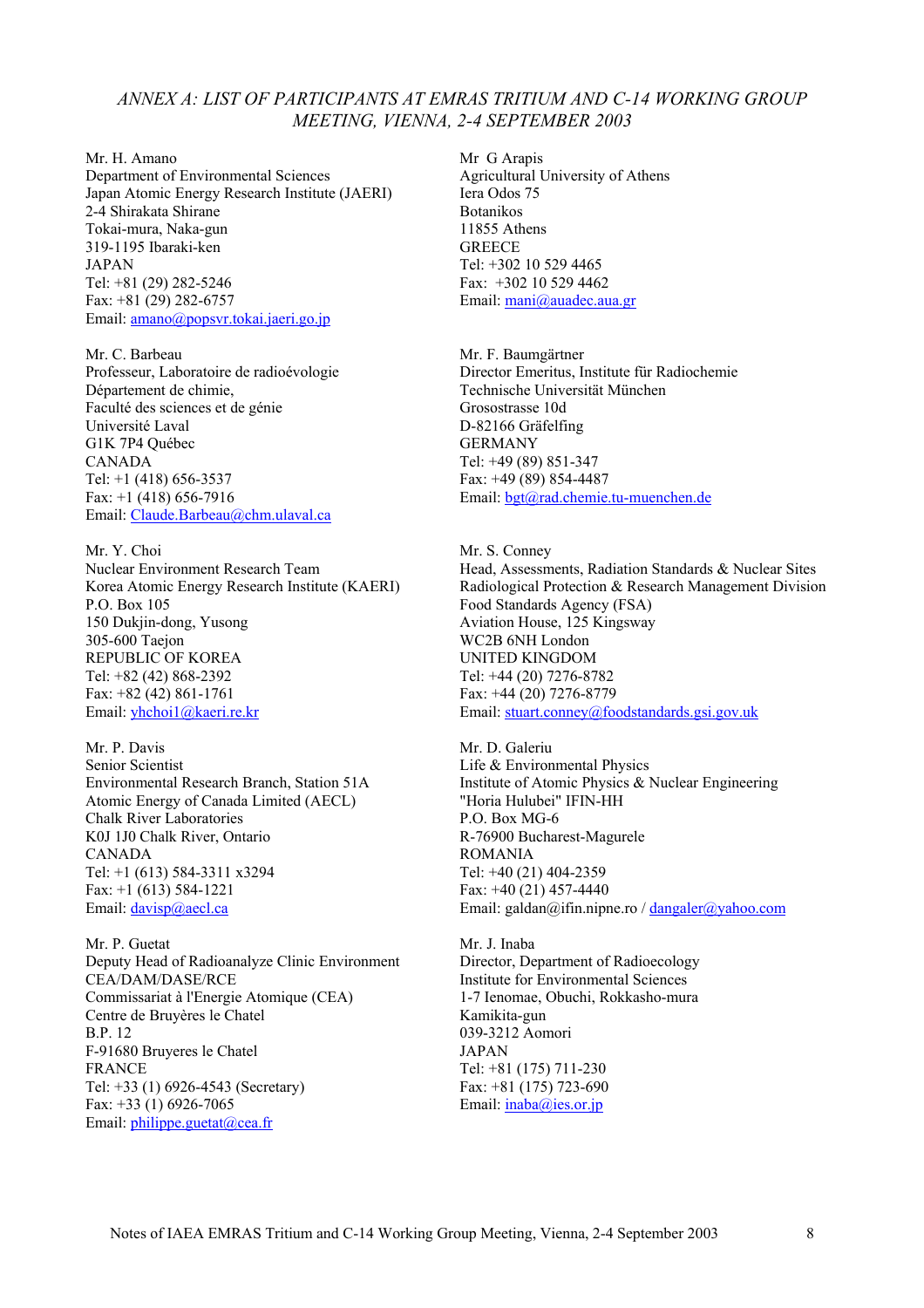Mr. Y. Inoue Senior Researcher Department of International Co-operation, Research Exchange & Training National Institute of Radiological Sciences (NIRS) 9-1, Anagawa 4-chome, Inage-ku 263-8555 Chiba-shi JAPAN Tel: +81 (43) 206-3051 Fax: +81 (43) 251-7819 Email: y\_inoue@nirs.go.jp / yoshi\_inoue2001@hotmail.com

Mr. G. Kovalenko Scientific Director, Ukrainian Scientific Research Institute of Ecological Problems (USRIEP) 61666 Kharkov UKRAINE Tel: +380 (0572) 586-925 Fax: +380 (0572) 586-925 Email: kovalenko@niiep.kharkov.ua

Mr. H. Lee Project Manager, Nuclear Environment Division Korea Atomic Energy Research Institute (KAERI) P.O. Box 105 150 Dukjin-dong, Yusong 305-600 Taejon REPUBLIC OF KOREA Tel: +82 (42) 868-2395 Fax: +82 (42) 863-1289 Email: hslee5@kaeri.re.kr

Ms. K. Miyamoto Environmental & Toxicological Science Research Group National Institute of Radiological Sciences (NIRS) 9-1, Anagawa 4-chome, Inage-ku 263-8555 Chiba-shi JAPAN Tel: +81 (43) 206-3156 Fax: +81 (43) 251-4853 Email: kiriko@nirs.go.jp

Ms. S. Peterson Environmental Analyst Operations & Regulatory Affairs Division (MSL-629) Lawrence Livermore National Laboratory (LLNL) 7000 East Avenue P.O. Box 808 CA-94551 Livermore UNITED STATES OF AMERICA Tel: +1 (925) 424-6453 Fax: +1 (925) 422-8684 Email: peterson49@llnl.gov

Mr. K. Ioannides Nuclear Physics Laboratory The University of Ioannina GR-45110 Ioannina **GREECE** Tel: +30 (26510) 98545 Fax: +30 (26510) 98692 Email: kioannid@cc.uoi.gr

Mr. Ivan I. Kryshev Head, Sector of Environmental Modelling & Risk Analysis Institute of Experimental Meteorology, SPA "Typhoon" 82 Lenin Street Kaluga Region 249038 Obninsk RUSSIAN FEDERATION Tel: +7 (08439) 71698/71289 Fax: +7 (08439) 40910 Email: ecomod@obninsk.com

Mr Paul Marks Amersham Plc The Grove Centre White Lion Road Amersham Buckinghamshire, HP7 9LL UNITED KINGDOM Tel:+44 (1494)545165 Email: paul.marks@amersham.com

Ms. T. Nedveckaite Senior Research Worker, PhD Radiation Protection Department Institute of Physics Av. Savanoriu No. 231 LT-2053 Vilnius LITHUANIA Tel: +370 (52) 661-643 Fax: +370 (52) 602-317 Email: tatjana@cablenet.lt / vitfil@julius.ktl.mii.lt

Mr. W. Raskob Institute für Kern- und Energietechnik, Bau 433 Forschungszentrum Karlsruhe - Technik und Umwelt Postfach 3640 D-76021 Karlsruhe GERMANY Tel: +49 (7247) 82-2480 Fax: +49 (7247) 82-5508 Email: wolfgang.raskob@iket.fzk.de